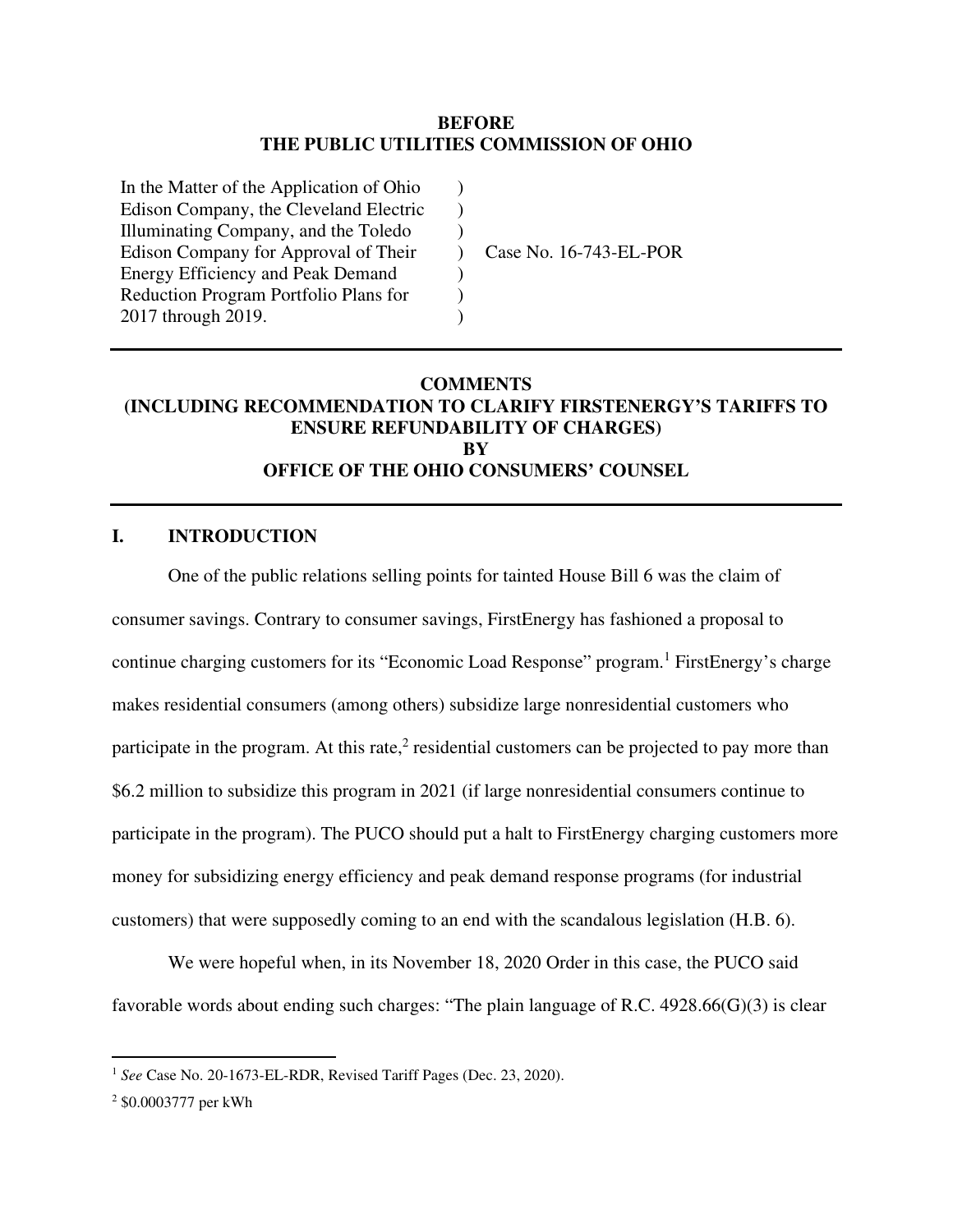and unambiguous. Once the cumulative saving cap has been met on December 31, 2020, the EDU's EE/PDR cost recovery riders must 'terminate.'" 3 Note that, indeed, the "cumulative savings cap" has been met. That means the FirstEnergy subsidy charges to consumers should end.

Despite this order, FirstEnergy filed tariffs that did *not* reset its energy efficiency rider rate to zero. Instead, FirstEnergy proposed continued charges under the energy efficiency rider for its Economic Load Response program. As stated, that program makes residential consumers provide subsidies to large nonresidential customers who participate in the program.

The PUCO then approved FirstEnergy's proposed subsidy charges.<sup>4</sup> Here is a breakdown of the charges to consumers that the PUCO approved:

| <b>EDU</b>    | Rate        | $2021$ kWh <sup>5</sup> | <b>Total Charge</b> |
|---------------|-------------|-------------------------|---------------------|
| Ohio Edison   | \$0.0003777 | 8,960,176,551           | \$3,384,258.68      |
| Toledo Edison | \$0.0003777 | 2,427,132,515           | \$916,727.95        |
| Cleveland     |             |                         |                     |
| Electric      | \$0.0003777 | 5,134,657,270           | \$1,939,360.05      |
|               |             |                         | \$6,240,346.69      |

The PUCO's approval of charges to customers was unlawful. These charges must be terminated. FirstEnergy should not be allowed to walk away from tainted H.B. 6 with even a penny of this consumer money.

## **II. RECOMMENDATIONS FOR CONSUMER PROTECTION**

The PUCO granted an opportunity for comments, in response to OCC's January 29, 2021 application for rehearing. In our application for rehearing, we asserted that it is illegal for the

<sup>3</sup> Finding & Order ¶ 8 (Nov. 18, 2020).

<sup>4</sup> Entry (Dec. 30, 2020).

<sup>5</sup> *See* Case No. 19-2080-EL-RDR, November 3, 2020 Tariff Updates, which provide projected kWh usage for 2021.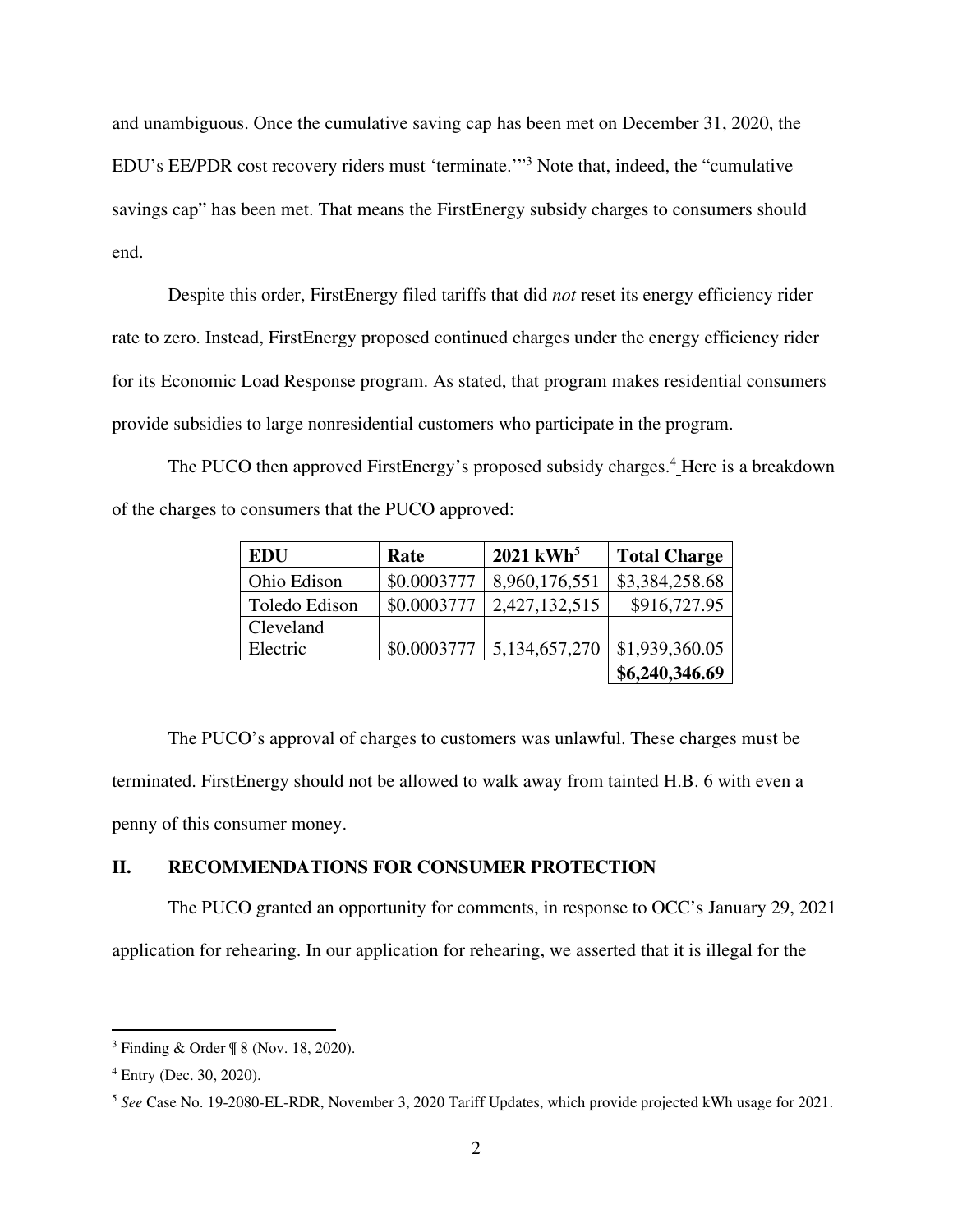PUCO to allow FirstEnergy to continue charging consumers for the Economic Load Response program.<sup>6</sup> Per the PUCO's invitation on our rehearing application, we are commenting.

Ohio's energy efficiency mandates recently ended, under tainted House Bill 6. The end occurred because Ohio's electric distribution utilities collectively achieved energy savings greater than the 17.5% standard referenced in House Bill  $6<sup>7</sup>$  R.C. 4928.66(G)(3) requires energy efficiency charges to customers to end:

> Upon the date of full compliance with [statutory energy efficiency mandates] is deemed achieved ..., any electric distribution utility cost recovery mechanisms authorized by the commission for compliance with this section shall terminate except as may be necessary to reconcile the difference between revenue collected and the allowable cost of compliance associated with compliance efforts occurring prior to the date upon which full compliance with [statutory energy efficiency mandates] is deemed achieved. No such cost recovery mechanism shall be authorized by the commission beyond the period of time required to complete this final reconciliation.

There is key statutory language for purposes of the current case. The statutory requirement is that "any electric distribution utility cost recovery mechanisms authorized by the commission for compliance with this section *shall terminate*" except as necessary for a final reconciliation of past costs.<sup>8</sup>

Despite this language, the PUCO allowed FirstEnergy to continue charging customers for its Economic Load Response program.<sup>9</sup> But it should not have. The law requires charges for this program to *end* because charges for the Load Response program are collected from customers

<sup>&</sup>lt;sup>6</sup> Application for Rehearing by Office of the Ohio Consumers' Counsel (Jan. 29, 2021).

<sup>&</sup>lt;sup>7</sup> R.C. 4928.66(G)(2) ("If the cumulative energy savings collectively achieved as determined by the commission ... is at least seventeen and one-half per cent of the baseline ..., then full compliance ... shall be deemed to have been achieved ..."); Finding & Order ¶ 1 (Feb. 24, 2021) (utilities achieved 19.8% savings by 12/31/20).

<sup>8</sup> R.C. 4928.66(G)(3) (emphasis added).

<sup>&</sup>lt;sup>9</sup> Entry (Dec. 30, 2020).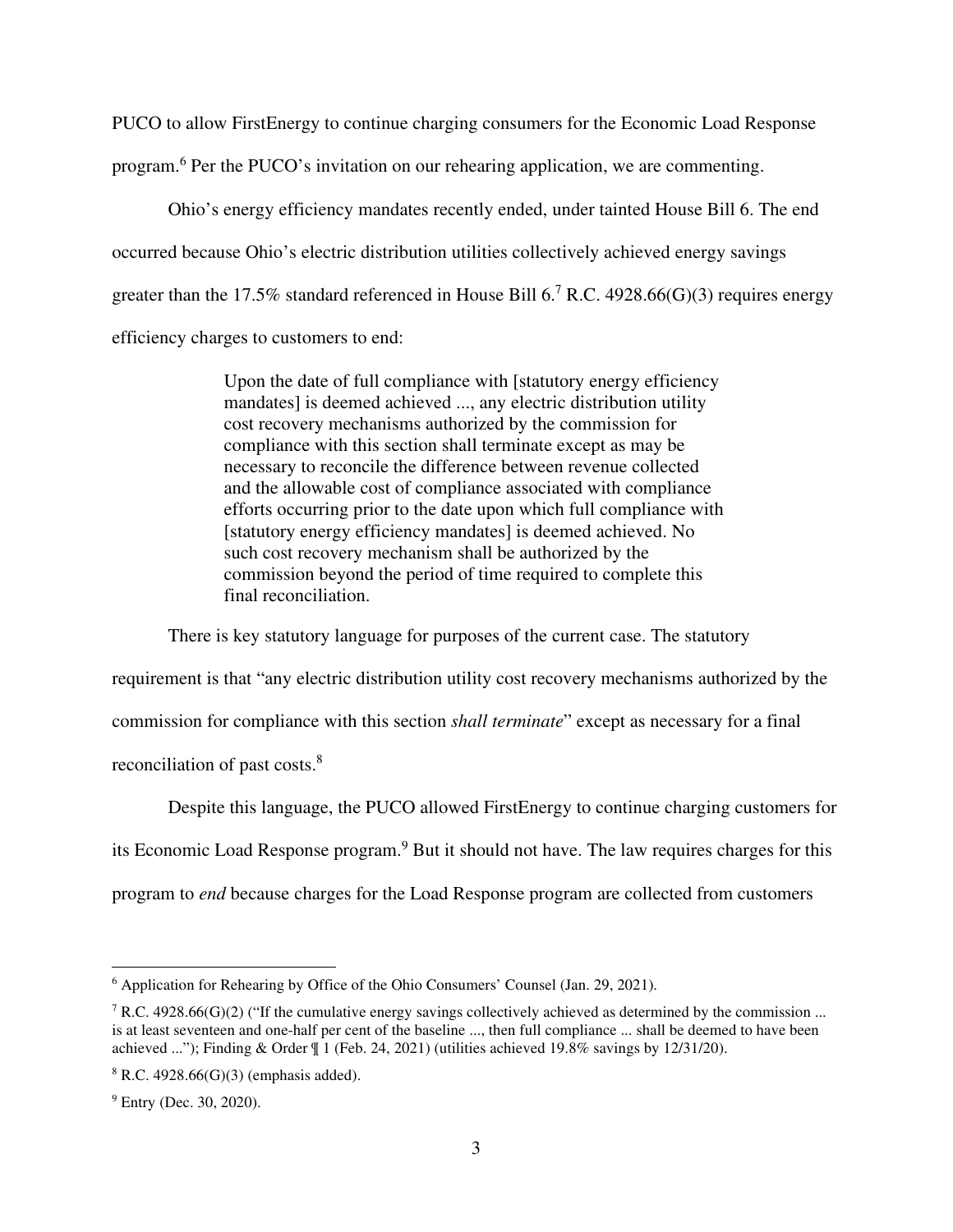through a "cost recovery mechanism[] authorized by the commission for compliance with" Ohio's now defunct energy efficiency mandates.

### **A. Customers can only participate in the Economic Load Response program if they agree that any demand response savings from their participation will be used to meet Ohio's now-defunct energy efficiency mandates.**

One condition to nonresidential customers participating in the Economic Load Response program is that "the customer commits its demand response capability to Company for integration into Company's R.C. § 4928.66 compliance programs."<sup>10</sup> Another condition to participating in the Economic Load Response program is that "the Commission finds that the demand response capabilities of customers electing service under this rider shall count towards the Company's compliance with the peak demand reduction benchmarks set forth in R.C.  $\S$  4928.66 ...."<sup>11</sup> These requirements are found in the Economic Load Response tariffs.<sup>12</sup>

This language shows that the Economic Load Response program was "authorized by the commission for compliance" with peak demand reduction mandates, and thus, the charges to customers for this program "shall terminate" under R.C.  $4928.66(G)(3)$ .<sup>13</sup> Indeed, based on the tariff language, it would seemingly be impossible for any customer to continue to qualify for the program because there are no longer any mandates.

# **B. Savings from the Economic Load Response program were used to meet FirstEnergy's energy efficiency mandates.**

FirstEnergy's own annual reports confirm that the Economic Load Response program was part of its compliance with mandates. For example, in FirstEnergy's recent report, it stated

<sup>10</sup> *See* Ohio Edison Co., Rider ELR, Sheet 101; Cleveland Electric Co., Rider ELR, Sheet 101; Toledo Edison, Rider ELR, Sheet 101.

<sup>11</sup> *Id.*

 $12$  *Id*.

<sup>13</sup> *See* R.C. 4928.66(G)(3).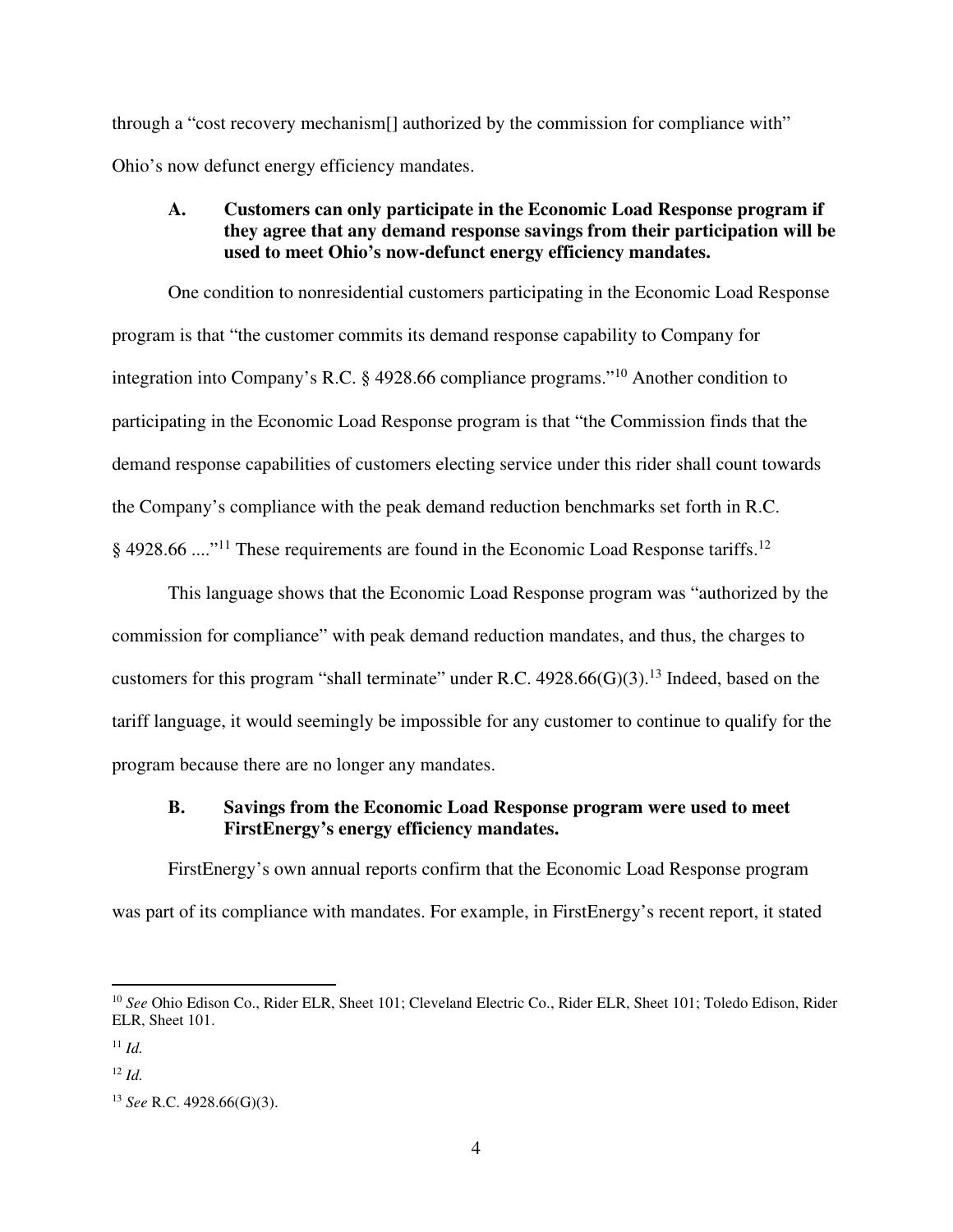that the report "addresses the Companies' compliance with the energy efficiency ('EE') and peak demand reduction ('PDR') benchmarks set forth in O.R.C. § 4928.66(A)."<sup>14</sup> FirstEnergy then specifically referenced the Economic Load Response program as part of its demand response mandate compliance efforts: "The Companies' Demand Reduction Program leveraged demand response resources including ... resources participating on the Companies' C/I Interruptible Load Reduction Tariff (ELR)."<sup>15</sup>

This shows that the Economic Load Response program was used for purposes of compliance with peak demand reduction mandates. Thus, R.C. 4928.66(G)(3) applies, prohibiting FirstEnergy from continuing to charge customers for it.

# **C. If charges to customers for the Economic Load Response program do continue (which they should not), the charges should be nonbypassable.**

When Ohio's energy efficiency mandates were still operative, large nonresidential customers were allowed to opt out of paying for the energy efficiency programs.<sup>16</sup> Under FirstEnergy's energy efficiency rider tariff, this opt out applies so that these same large nonresidential customers do not pay for the Economic Load Response program.<sup>17</sup> That means the remaining customers pay even more for the subsidy.

Because there are no longer any energy efficiency mandates, the statutory provision allowing customers to opt out of energy efficiency (R.C. 4928.6610 through R.C. 4928.6613) no

<sup>14</sup> Case Nos. 20-724-EL-EEC, 20-725-EL-EEC, 20-726-EL-EEC, Portfolio Status Report (May 15, 2020), *available at* http://dis.puc.state.oh.us/DocumentRecord.aspx?DocID=6ce9bd1d-280a-42f3-87ab-13e91f7ca168 (click the first link under "Source File(s)") (the "Annual Report").

<sup>15</sup> *Id.*

<sup>16</sup> *See* R.C. 4928.6610-4928.6613 (providing that only certain large nonresidential customers may opt out, and upon their opt out, they do not pay for the programs).

<sup>17</sup> *See* Tariff Sheet 115, page 2 ("The DSE1 charges set forth in this Rider are avoidable for ... a customer, as that term is defined in Section 4928.6610, Revised Code, which elects to opt out of the Company's portfolio plan as that term is defined in Section 4928.6610, Revised Code.").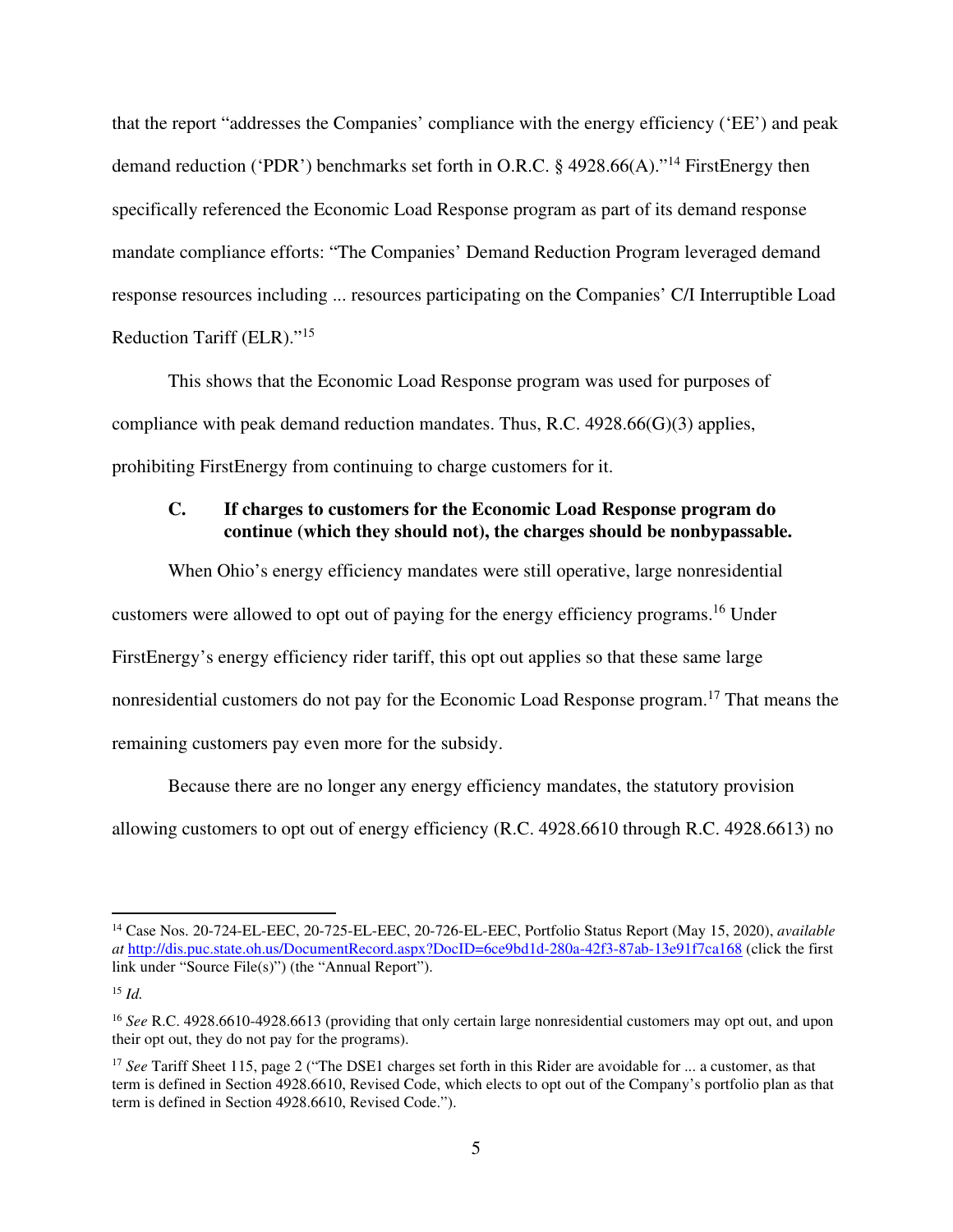longer applies. Thus, customers who previously opted out of paying for energy efficiency programs should no longer be opted out of paying for the Economic Load Response program (if it is allowed to continue).

#### **D. Customers should receive a refund for any charges they paid for the Economic Load Response program since January 1, 2021.**

Since January 1, 2021, customers have been paying charges (\$0.000377 per kWh) under FirstEnergy's energy efficiency rider. For the reasons described above, those charges were unlawful. Customers should receive a refund for any amounts they paid after December 31, 2020, which is when charges for energy efficiency were required to end under House Bill 6.

The PUCO should make a clarification in FirstEnergy's tariffs. The tariffs should be changed so that the referenced reconciliation refunds include refunds for a future finding by the PUCO or Supreme Court that the charges are inappropriate.

#### **III. CONCLUSION**

Tainted House Bill 6 requires the PUCO to end all charges to customers for compliance with energy efficiency and peak demand reduction mandates. That includes ending the subsidy charges for FirstEnergy's Economic Load Response program, which are charged to customers under FirstEnergy's Demand Side Management and Energy Efficiency Rider.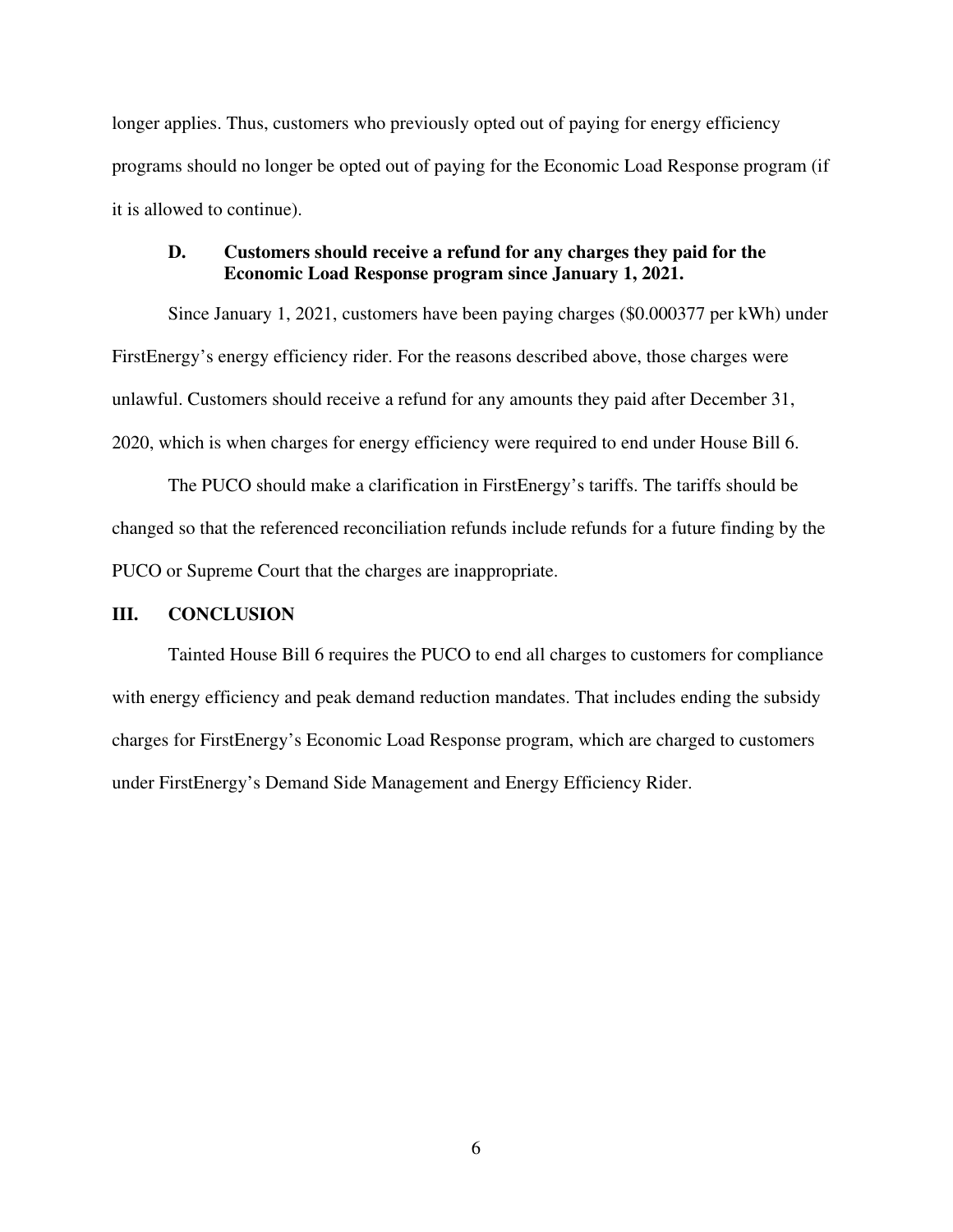Respectfully submitted,

Bruce Weston (0016973) Ohio Consumers' Counsel

*/s/ Christopher Healey*  Christopher Healey (0086027) Counsel of Record Assistant Consumers' Counsel

 **Office of the Ohio Consumers' Counsel**  65 East State Street, 7th Floor Columbus, Ohio 43215 Telephone: (614) 466-9571 Christopher.healey@occ.ohio.gov (willing to accept service by email)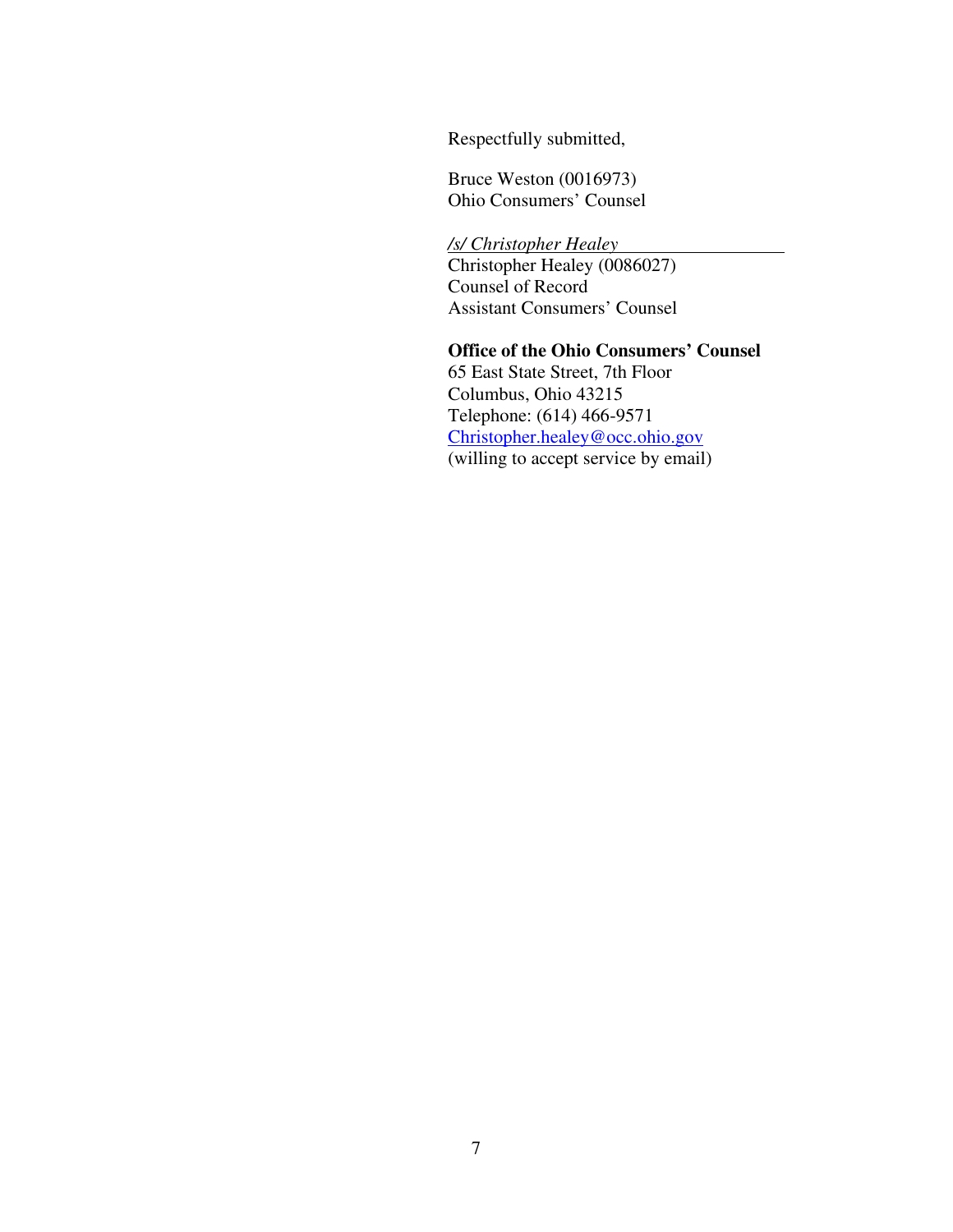# **CERTIFICATE OF SERVICE**

I hereby certify that a copy of the foregoing Comments was served on the persons stated below via electronic transmission, this 26th day of March 2021.

> /s/ *Christopher Healey*\_\_\_\_\_\_\_ Christopher Healey Assistant Consumers' Counsel

The PUCO's e-filing system will electronically serve notice of the filing of this document on the following parties:

# **SERVICE LIST**

john.jones@ohioattorneyegeneral.gov natalia.messenger@ohioattorneygeneral.gov mkurtz@BKLlawfirm.com kboehm@BKLlawfirm.com jkylercohn@BKLlawfirm.com Bojko@carpenterlipps.com Wygonski@carpenterlipps.com rdove@keglerbrown.com tdougherty@theOEC.org mleppla@theOEC.org paul@carpenterlipps.com dutton@carpenterlipps.com callwein@keglerbrown.com

 Attorney Examiner: Lauren.augostini@puco.ohio.gov

bknipe@firstenergycorp.com edanford@firstenergycorp.com mrgladman@jonesday.com mkl@smxblaw.com joe.oliker@igs.com Mnugent@igs.com Bethany.allen@igs.com rkelter@elpc.org swilliams@nrdc.org mpritchard@mcneeslaw.com dborchers@bricker.com sechler@carpenterlipps.com